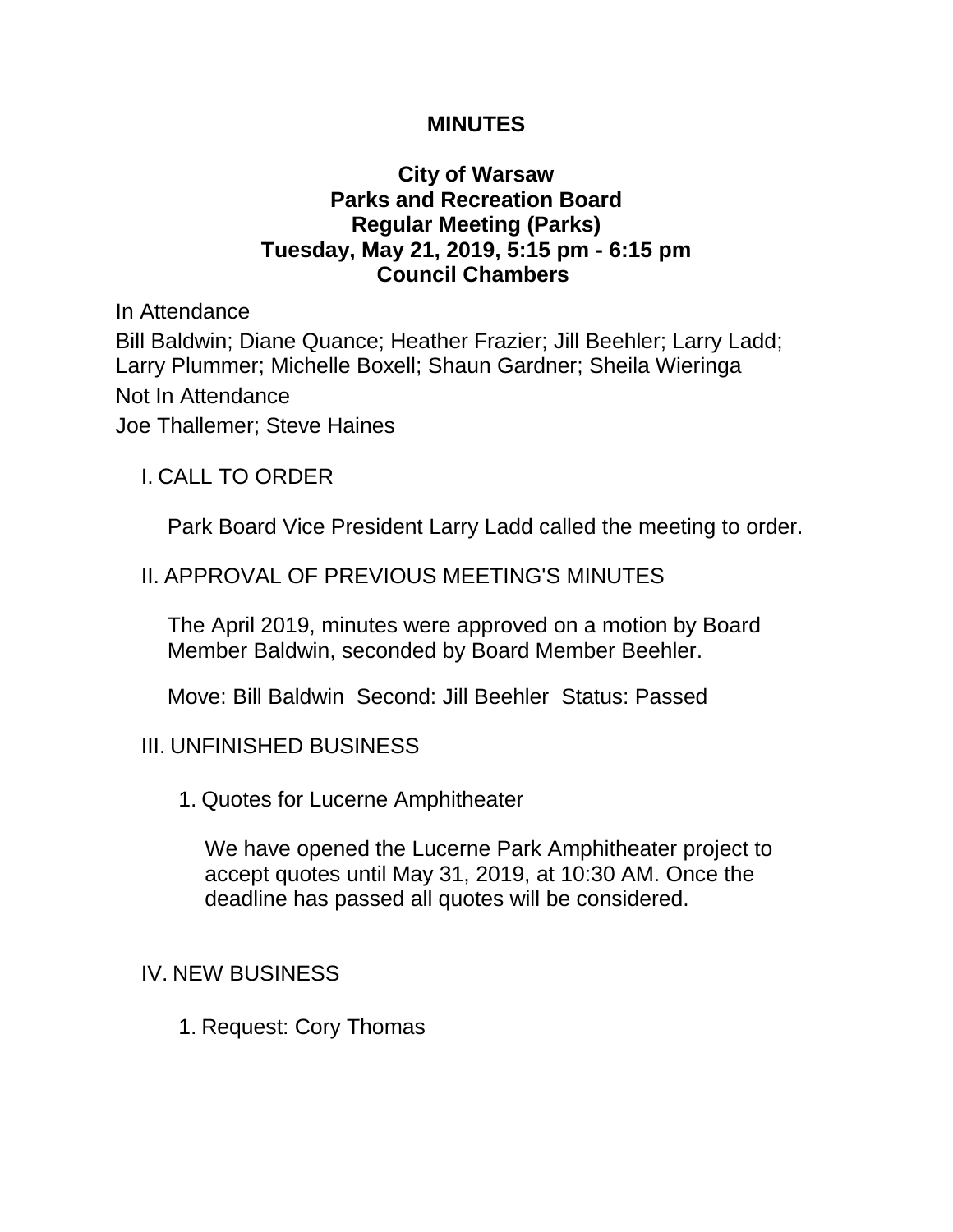Cory Thomas was expected to attend the Park Board meeting and discuss his new electric mowing company and the possibility of being a vendor to display his mowers. Cory did not attend the meeting.

#### 2. Maintenance Report

Maintenance Director Shaun Gardner advised all flowers have been planted in the downtown flower boxes. All flowers and mulch will be completed in the parks tomorrow (Wednesday). Volunteers from Eisenhower Elementary Schools designed and planted flowers in the flower boxes at McKinley Park on May 13, 2019.

Due to rain, we have halted some projects such as the Kelly Park Playground. It has caused a delay in work due to the saturation of the ground and being unable to move equipment on the ground without getting stuck. Once the weather clears, progress can be made at Kelly Park.

### 3. Recreation Report

Recreation Director Sheila Wieringa advised that her recreation staff has started, including skate park staff. Like the maintenance side, she too is experiencing issues due to the weather. Wieringa advised that although the skate park has been opened for 1 month, they have only been able to be opened for 4 days due to the weather and/or temperature being under 55°.

Some events are coming up including the first concert for the Central Park Concert Series, Fishing Derby and Touch A Truck, which has a NASCAR truck team coming this year!

Due to another year with a lifeguard shortage, Center Lake will be the only lake guarded this year from Wednesdays through Sundays, as long as staffing permits. During times where